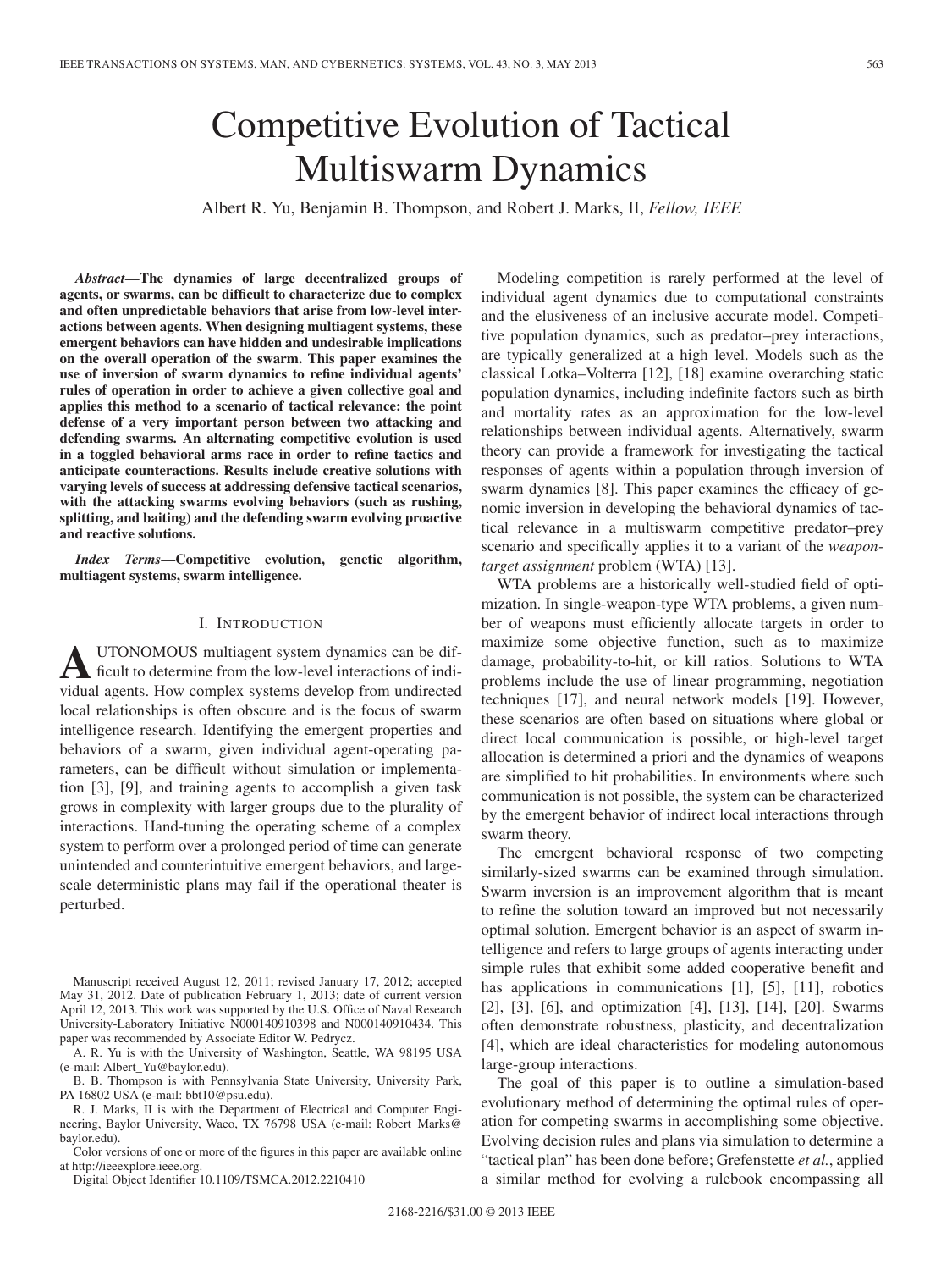decisions in a given sequential decision task in an aerial evasion problem [10]. Often, the goal of behavioral optimization is to produce theoretical genotypes that are capable of defeating all opponents. However, this notion of a universal behavioral tactic does not apply to most complex games. Instead, a choice of an optimal set of controller behaviors or playbook that divulges an appropriate response depending on the nature of an opponent is preferred. The objective is to use evolutionary techniques to find not pervading dominant tactics but a viable natural progression of tactical responses in a given situation. This is achieved using disjunctive Combs control, as presented by Ewert *et al.* [7]. In contrast with other inversion approaches [7], each swarm agent's sensor readings are altered by a nonlinear actuator whose shape is determined by the inversion process. Actuator outputs are then aggregated to determine the agent's actions within the swarm.

#### II. METHODOLOGY

### *A. Scenario Description*

The scenario of interest is the swarming defense of a *very important person* (VIP) from being caught by a swarm of equal size to the defending swarm. Both attacker and defender swarms are initialized randomly within fixed proximities from the VIP. Attackers initialize randomly on a semicircular arc at the edge of the theater, whereas defenders initialize near the VIP. The inspiration for this scenario is the defense of a relatively immobile target against large-scale suicide attacks, (e.g., suicide bombers or guided missiles.) This is an objectivebased extension of the classic predator–prey model; the attacking swarm preys on the VIP, and the defending swarm pursues the attackers. All agents have the capability of disabling each other, but only defenders are rewarded for doing so. Agents attack by detonating and disabling any friend or foe within a fixed blast radius. Attacker fitness is based on the number of hits against the objective. A time or fuel limit is imposed to address stalemates, which reward in favor of the defenders.

Agent autonomy is a primary concern in designing both swarms. The attacker and defender swarms are homogeneous with limited interactive abilities and no specific role assignment mechanisms. Homogeneity is enforced to prevent overspecialization and to direct the evolution of the swarm into developing a strong base set of rules of operation. The capabilities of each side are assumed to be equal; all agents utilize the same maximum speed, update frequency, and maximum sensing range. Each agent is aware of its global position, as well as all other agents within a fixed range. However, there is no direct communication; agents can infer position and velocity from nearby allies but not visual or target information. In this scenario, agents reliably discern friend from foe, noting the closest ally, but not his identity, as well as the most threatening enemy.

The threat of an enemy reflects the team's objectives. For attackers, the designated threat of a defender is proximity, as defenders are rewarded for attacker kills. For defenders, the threat of an attacker is based on whether that target has been handled by the rest of the swarm. Since the number of attackers



Fig. 1. In (a), defenders (chevrons) select attacker (triangles) targets based on proximity. This results in the defenders all choosing Target A to intercept. In (b), defenders evaluate targets based on their perceptions. Defenders D1 and D2 recognize that D3 can only see Attacker A1, so they assume A1 is covered by D3. Of the remaining targets, A2 is the closest to both defenders. To minimize the total travel distance to targets for both agents, D1 selects the farther A3 and assumes that D2 will select A2. If D2 perceives the same world as D1, then it will make the same assignment. This scheme defaults to the closest target when the number of local defenders exceeds attackers. Allocation scheme (b) was found to be sufficient despite the each agent's limited sensing. (a) Target assignment via closest target. (b) Target assignment via minimum group distance under visibility constraints.



Fig. 2. Defender and attacker fitness per iteration. Attackers evolve for the first 200 iterations, and then, defenders counterevolve for 200 iterations. This cycle is repeated. While the performance of each team population appears cyclical and typical of the evolution, the actual behaviors that emerge are not the same.

and defenders is equal and there is no direct communication between any agents, defenders cannot know if each defender has been assigned the best attacker to neutralize. As agents move in and out of visual range, each agent is potentially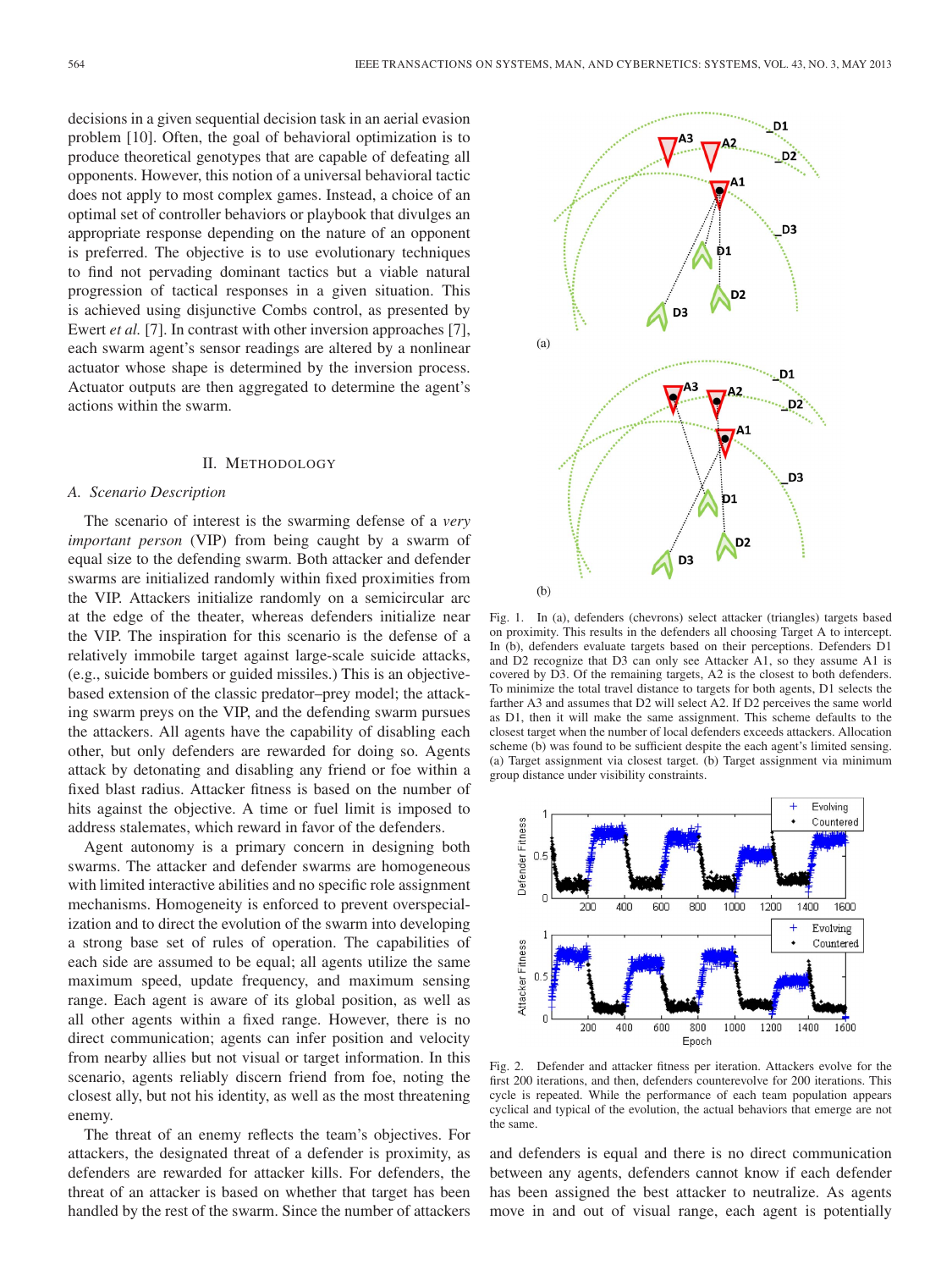

Fig. 3. Defender (white trails) counters to attacker (black trails) behaviors. (a) Defenders tightly cluster around the VIP, exploiting the attackers' reluctance to engage. (b) Defenders take advantage of the attackers' teasing attachment, a behavior used by attackers to draw defenders into wild chases, by leading the attackers away from the VIP and running out the clock. (c) Defenders leave the center to chase down targets. (d) Defenders await to intercept rushing attackers where attacker movement is most constricted.

introduced to new target and ally information. Simply selecting the closest target is often suboptimal when allies are involved; another ally may be the better interceptor for the closest target despite being farther away. Instead, a minimized cost algorithm based on the shortest-path distance is implemented for threat analysis and target allocation in the neighborhood defined by each agent's sensor range (Fig. 1).

# *B. Parameterization*

A nine-element array is used to represent a team's genome. These genomes represent the swarm's behavioral response to a given sensor. Agents have sensors that determine the agent's range from the VIP, as well as that of all allies and enemies within its visual range. After assessing enemy threats, agents respond to three antecedents: the relative position of the 1) highvalue target, 2) closest ally, and 3) greatest enemy threat within visual range. The range to each of these antecedents is passed through an evolved piecewise-linear response defined by three evolved parameters each. The resulting three consequents are summed to form the final response vector for the agent, subject to morphological constraints.

#### *C. Evolution, Counterevolution, and Fitness*

The goal of the evolutionary process is to identify behaviors that can be used to defeat an opposing swarm. However, the tactics employed by the opposing force may not always be the same, and optimizing a swarm against one possible attack or defense leaves the swarm vulnerable to being countered by a different behavior. There is rarely a universal tactic for all situations; instead, a playbook of potential tactics for the corresponding forcing conditions is desirable. This is inspired by coevolution's asymmetrical evolutionary arms race; however, behavioral responses are developed sequentially, instead of concurrently. One side makes a behavioral breakthrough and exploits that solution until the other team discovers its own countersolution. The fitness in each case is a function of the solution of the result of the evolution of the opponent and thus dynamically changes.

The evolutionary technique applied is a modified genetic algorithm. The attacking team is evolved against the best defender genome. Then, the defending team is optimized against the resulting best attacker genome, and the cycle is repeated. Mutation, crossover, and elitism occur, and all past high performers are used to repopulate each new cycle. In addition,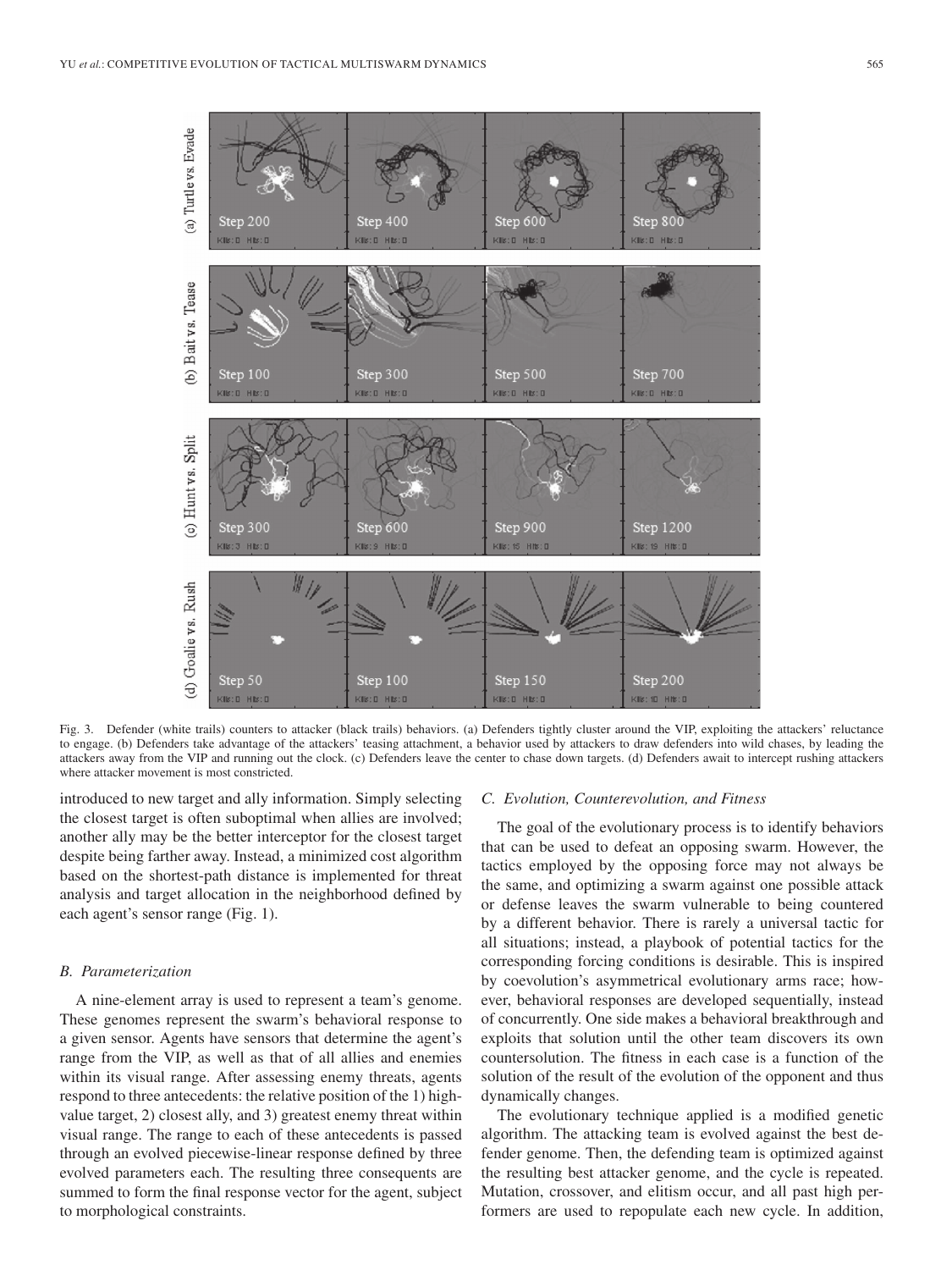

Fig. 4. (Black trails) Attacker counters to (white trails) defender behaviors. (a) Attackers disperse, leaving one attacker to attack at a time to break a defender bunker and lowering the VIP's defense. (b) Attackers are repelled by defenders at any distance, letting them avoid any casualties and overcome baits and feints. (c) Rushing attackers ignore defenders completely, falling through the cracks as defenders leave the center to intercept them. (d) Attackers lead defenders on wide chases, eventually slipping through cracks in the defense.

a variable number of genomes are reinitialized during each iteration to help maintain population diversity. The result of five runs are averaged to determine the matchup's fitness for both swarms as there is a random component to both the initialization of the swarms in the simulator and a jitter in their movements. For attackers, fitness is based on their hit ratio, relative to the total number of attackers. For defenders, fitness is the average win rate of the genome out of those five games.

To initiate this cycle, each team's genome is generated randomly. Opposing genomes are paired, and the highest performing genome for the attackers becomes the first round opponent for the defenders. This procedure serves as a random starting point for the evolutionary race. Defenders are evolved against this attacker until the optimal defender is determined. The focus then shifts to attackers, evolving their behavior until a suitable performance level is achieved. These cycles are repeated, and the final behaviors on both sides are compared.

# *D. Simulator*

A MATLAB script was written to perform the simulation and invert the swarms. Swarms of 20 attackers and 20 defenders

were used. Agents had 1200 time steps in order to complete an attack.

# III. RESULTS

# *A. Fitness*

The results of the simulation's cyclical evolutions are shown in Fig. 2. A population size of 50 genomes is used for both attackers and defenders. A limit of 200 generations is chosen due to the genetic algorithm's propensity to quickly converge. When a team is evolved, there is an observed spike in the performance of the opponent as the population reinitializes, but this effect is quickly nullified.

#### *B. Qualitative Observations*

In general, both attackers and defenders would cyclically evolve similar sets of behaviors when developing counters against each other. Qualitative observations were used for a naming scheme of the behaviors that arose, as observed in Figs. 3 and 4. Four repeatedly observed behaviors for defenders and attackers are listed in Tables 1 and 2, respectively. The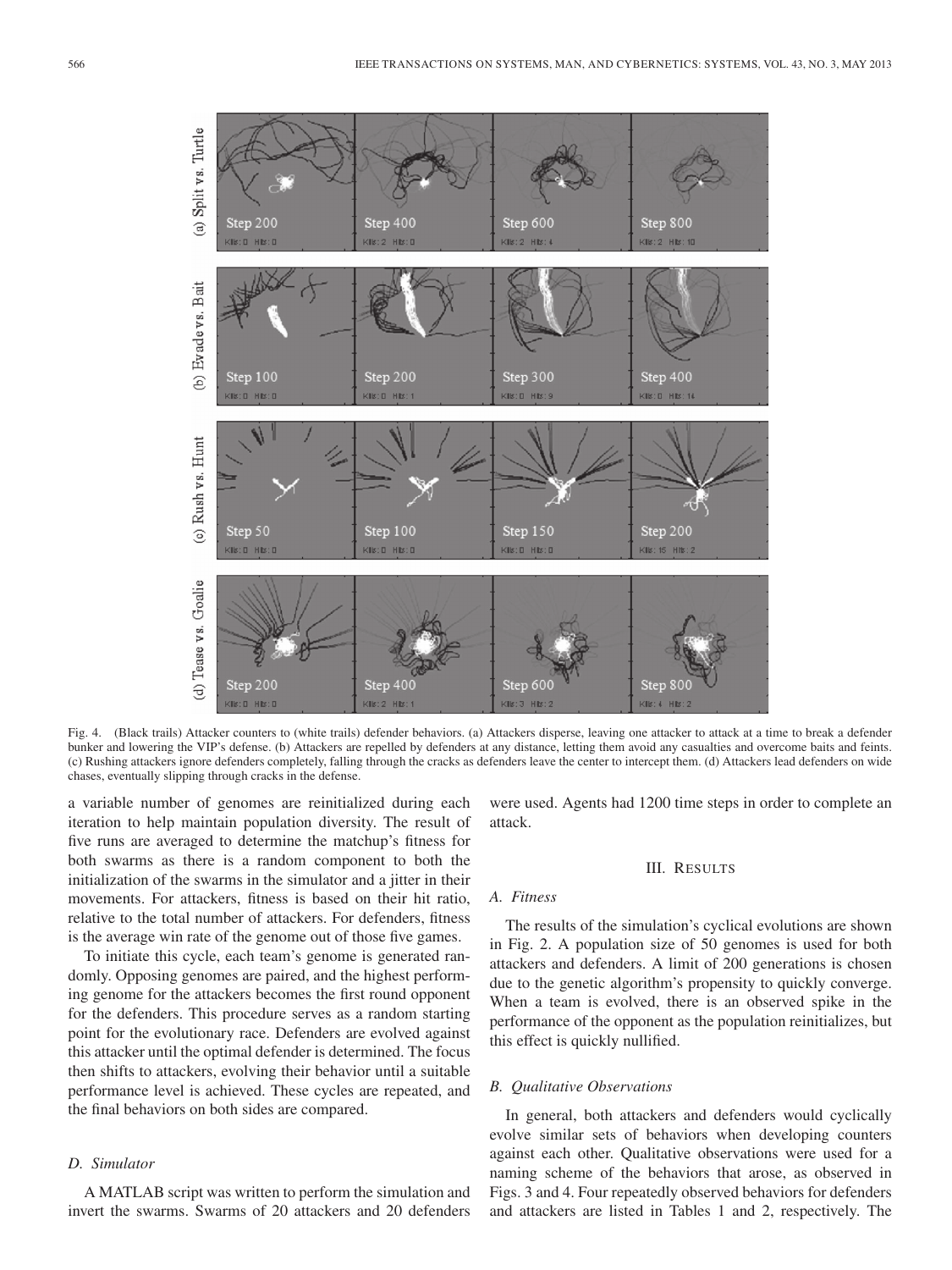| Name       | Primary Rules                          | Description                                                                                                  | Counters         |
|------------|----------------------------------------|--------------------------------------------------------------------------------------------------------------|------------------|
| (a) Turtle | Stay near VIP<br>Ignore Enemies        | Defenders hide in the center repel attackers<br>unwilling to self-sacrifice.                                 | Evader<br>Teaser |
| $(b)$ Bait | Avoid VIP<br><b>Stick Together</b>     | Defenders exploit the attacker's pulsing or teasing<br>behavior by drawing them out and away from the<br>VIP | Teaser           |
| (c) Hunter | <b>Pursue Enemies</b>                  | Defenders actively pursue targets when provoked.                                                             | <b>Split</b>     |
| (d) Goalie | Stay near VIP<br><b>Pursue Enemies</b> | Defenders swarm near the VIP, intercepting<br>targets but rarely leaving the VIP's immediate<br>proximity.   | Rusher           |

TABLE I DEFENDER BEHAVIORS

# TABLE II

ATTACKER BEHAVIORS

| Name          | Primary Rules                | Description                                                                                                                                                                                                                       | Counters                 |
|---------------|------------------------------|-----------------------------------------------------------------------------------------------------------------------------------------------------------------------------------------------------------------------------------|--------------------------|
| (a) Splitters | Avoid allies                 | Disperses the attackers and subsequently any pursuers.<br>Against dense defenses, slips in one attacker at a time.                                                                                                                | Turtle<br>Bait           |
| (b) Evaders   | Avoid enemies                | Avoids defenders, making baits particularly ineffective.                                                                                                                                                                          | Bait                     |
| (c) Rushers   | Ignore enemies<br>Pursue VIP | Ignore defenses for a quick win. Effective when<br>defenders pick optimum targets but cannot reposition<br>themselves in time, or against dense clusters of enemies<br>as individual blasts disproportionately disable defenders. | Turtle<br>Hunter<br>Bait |
| (d) Teasers   | Pulse enemies                | Attackers pulse defenders, drawing them out and opening                                                                                                                                                                           | Goalie                   |



Fig. 5. (a) Typical defender-evolved genomes. For Goalies, either high ally or center attraction is needed, in addition to enemy attraction for pursuit when nearby. For Hunters, High pursuit is the only consistent requirement. For Turtles, high VIP attraction is observed. For Baits, high VIP repulsion is seen. (b) Typical attacker-evolved genomes. For Evaders, all that is need is enemy repulsion. For Teasers, a springlike or pulsing behavior emerges. For Split, a pulsing behavior occurs among attackers, leading to a controlled dispersal and looser formation. For Rush, the dominant effect is center attraction.

named behavior reflects the agents' ability to counteract the opponent team evolved against, not necessarily the genome's ability to address all other opponent types.

The qualitative observations neither represent all possible variants of attacker and defender behaviors nor demonstrate exact counters between them. The primary rules in Tables I and II reflect the dominant values in the final evolved genomes, but hybrids of Split and Rush, Goalie-Hunt, and others exist and complicate classification. Not all sensors are vital to the observed behavior: for example, Hunting is primarily characterized by enemy pursuit. However, Hunter reactions to other allies varied between cycles, with some ignoring allies and others actively repelling. Similarly, not all counters completely defeat a given behavior. There were instances of countered Goalie behaviors being addressed by a new adapted Goalie with only slight variations in ally and enemy responses.

Representative final genomes are shown in Fig. 5. However, these examples are misleading as not all observed behaviors emerged from similar genomes. Many rules displayed disjunctive reasoning; for example, some evolved Goalies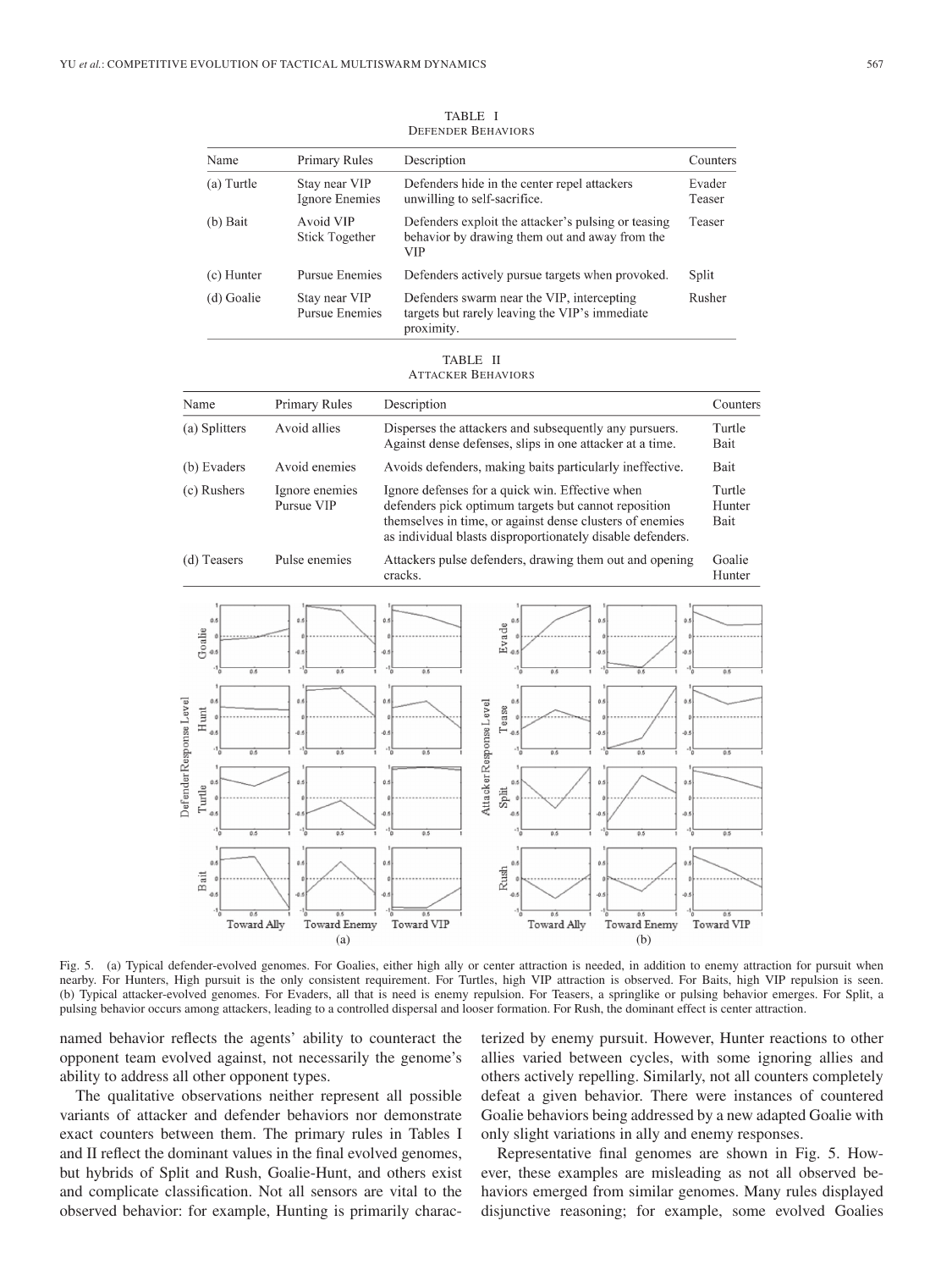developed their center-clustering behaviors via strong attraction toward the VIP. Other Goalies, however, ignored the VIP and instead developed strong attractions to each other, thereby swarming the VIP indirectly. The resulting effect is similar, but the genomes emphasize different traits. An unbiased clustering of the entire genomes would overlook the phenotype of the emergent Goalie behavior and group these types separately.

Nonetheless, there is a clear order to the changes of each team's behavioral dynamics resulting from the evolutionary process. For this scenario, teasing attackers are consistently met with Turtling defenders and then counterevolved by sacrificial attackers. These behaviors outline a rulebook of counteracting actions that a swarm can take per the inversion's evolutionary algorithm.

# IV. CONCLUSION

WTA solutions often provide optimum target assignments in situations benefitting from global information or direct communication. However, situations involving large multiagent interactions obscure direct analytic inspection of the system. Inverting swarm dynamics via an evolutionary algorithm has been shown to efficiently produce a range of behaviors and counterbehaviors. However, there remains a question as to whether the behavioral responses determined here are optimal tactics. Clearly, the Baiting defenders evolved for Teasing attackers demonstrate a risky seemingly counterproductive response, with defenders abandoning the VIP in order to draw susceptible attackers away. In these solutions, the impartial evolutionary algorithm allows exploitation of the minute and seemingly trivial aspects of a population's genome.

The roughness of the fitness landscape and the genome's performance susceptibility to initial conditions poses a difficult challenge for evolutionary and optimization techniques. The protracted nature of the simulation means that small changes in agent controllers propagate over time into large changes in overall behavior. This scenario poses some interesting results on the issue of autonomous agent tactics. The occasional high performer for a specific initial condition is an impediment to the optimizer. However, these results are still useful for the tactician, as they indicate the forcing conditions necessary to achieve a risky but particularly effective outcome. Inversion of both swarms' dynamics produced unexpected results that formed a useful playbook of operating behaviors for effective team tactics.

#### ACKNOWLEDGMENT

This text is derived from Mr. Yu's M.S. thesis.

#### **REFERENCES**

- [1] P. Arabshahi, A. Gray, I. Kassabalidis, A. Das, S. Narayanan, M. El-Sharkawi, and R. J. Marks, II, "Adaptive routing in wireless communication networks using swarm intelligence," in *Proc. 19th AIAA Int. Commun. Satell. Syst. Conf.*, Toulouse, France, Apr. 17–20, 2001.
- [2] R. Beckers, O. E. Holland, and J. L. Deneubourg, "From local actions to global tasks: Stigmergy and collective robotics," in *Proc. Artif. Life IV*, 1994, pp. 181–189.
- [3] B. E. Bishop, "On the use of redundant manipulator techniques for control of platoons of cooperating robotic vehicles," *IEEE Trans. Syst., Man, Cybern. A, Syst., Humans*, vol. 33, no. 5, pp. 608–615, Sep. 2003.
- [4] E. Bonabeau and C. Meyer, "Swarm intelligence, a whole new way to think about business," *Harvard Bus. Rev.*, vol. 79, no. 5, pp. 106–114, May 2001.
- [5] A. K. Das, R. J. Marks, M. A. El-Sharkawi, P. Arabshahi, and A. Gray, "The minimum power broadcast problem in wireless networks: An ant colony system approach," in *Proc. IEEE CAS Workshop Wireless Commun. Netw.*, Pasadena, CA, Sep. 5-6, 2002, pp. 1–4.
- [6] P. Dasgupta, "A multiagent swarming system for distributed automatic target recognition using unmanned aerial vehicles," *IEEE Trans. Syst., Man, Cybern. A, Syst., Humans*, vol. 38, no. 3, pp. 549–563, May 2008.
- [7] W. Ewert, D. Jepson, R. J. Marks, II, B. B. Thompson, and A. Yu, "Evolutionary inversion of swarm emergence using disjunctive combs control," Baylor Univ., Waco, TX, Lab Rep. 120601. [Online]. Available: http://www.robertmarks.org/REPRINTS/short/DisjunctiveSwarm.pdf
- [8] G. Di Caro and M. Dorigo, "AntNet: Distributed stigmergetic control for communications networks," *J. Artif. Intell. Res.*, vol. 9, no. 1, pp. 317– 365, 1998.
- [9] M. Dorigo, V. Maniezzo, and A. Colorni, "Ant system: Optimization by a colony of cooperating agents," *IEEE Trans. Syst., Man, Cybern. B, Cybern.*, vol. 26, no. 1, pp. 29–41, Feb. 1996.
- [10] J. Golbeck, "Evolving optimal parameters for swarm control," in *Proc. NASA-DOD Conf. Evolvable Hardware*, 2002, pp. 152–153.
- [11] I. A. Gravagne and R. J. Marks, II, "Emergent behaviors of protector, refugee and aggressor swarm," *IEEE Trans. Syst., Man, Cybern. B, Cybern.*, vol. 37, no. 2, pp. 471–476, Apr. 2007.
- [12] J. J. Grefenstette, C. L. Ramsey, and A. C. Scchultz, "Learning sequential decision rules using simulation models and competititon," *Mach. Learn.*, vol. 5, no. 4, pp. 335–381, 1990.
- [13] P. M. Kanade and L. O. Hall, "Fuzzy ants and clustering," *IEEE Trans. Syst., Man, Cybern. A, Syst., Humans*, vol. 37, no. 5, pp. 758–769, Sep. 2007.
- [14] I. Kassabalidis, M. El-Sharkawi, R. J. Marks, II, P. Arabshahi, and A. Gray, "Adaptive-SDR: adaptive swarm-based distributed routing," in *Proc. Int. Joint Conf. Neural Netw.*, May 12–17, 2002, pp. 351–354.
- [15] A. J. Lotka, *Elements of Physical Biology*. Baltimore, MD: Williams & Wilkins, 1925.
- [16] A. S. Manne, "A target assignment problem," *Oper. Res.*, vol. 6, no. 3, pp. 346–351, May/Jun. 1958.
- [17] H. Okada and T. Takagi, "Evaluation of multiobjective genetic algorithm for RoboCupSoccer team evolution," in *Proc. SICE Annu. Conf.*, Aug. 20–22, 2008, pp. 151–154.
- [18] R. D. Reed and R. J. Marks, II, "An evolutionary algorithm for function inversion and boundary marking," in *Proc. IEEE Int. Conf. Evol. Comput.*, Nov. 26–30, 1995, pp. 794–797.
- [19] C. Reynolds, "Evolution of corridor following behavior in a noisy world," in *Proc. 3rd Int. Conf. Simul. Adapt. Behav.*, 1994, pp. 402–410.
- [20] K. M. Sim and W. H. Sun, "Ant colony optimization for routing and loadbalancing: survey and new directions," *IEEE Trans. Syst., Man, Cybern. A, Syst., Humans*, vol. 33, no. 5, pp. 560–572, Sep. 2003.
- [21] P. B. Sujit, A. Sinha, and D. Ghose, "Multiple UAV task allocation using negotiation," in *Proc. 5th Int. Joint Conf. Auton. Agents Multi-Agent Syst.*, Hakodate, Japan, May 8–12, 2006, pp. 147–148.
- [22] V. Volterra, "Variazioni e fluttuazioni del numero d'individui in specie animali conviventi," *Mem. R. Accad. Naz. Dei Lincei, Ser. VI*, vol. 2, pp. 31–113, 1926.
- [23] E. Wachholder, "A neural network-based optimization algorithm for the static weapon-target assignment problem," *Inf. J. Comput.*, vol. 1, no. 4, pp. 232–246, 1989.
- [24] A. R. Yu, "Optimizing multi-agent dynamics for underwater tactical applications," M.S. thesis, Dept. Elect. Comput. Eng., Baylor Univ., Waco, TX, 2011.



**Albert R. Yu** received the B.S. degree in bioengineering from Rice University, Houston, TX, in 2007, and the M.S. degree in electrical and computer engineering from Baylor University, Waco, TX, in 2011. He is currently working toward the Ph.D. degree with the University of Washington, Seattle.

His research interests include multiagent system modeling and multiobjective optimization.